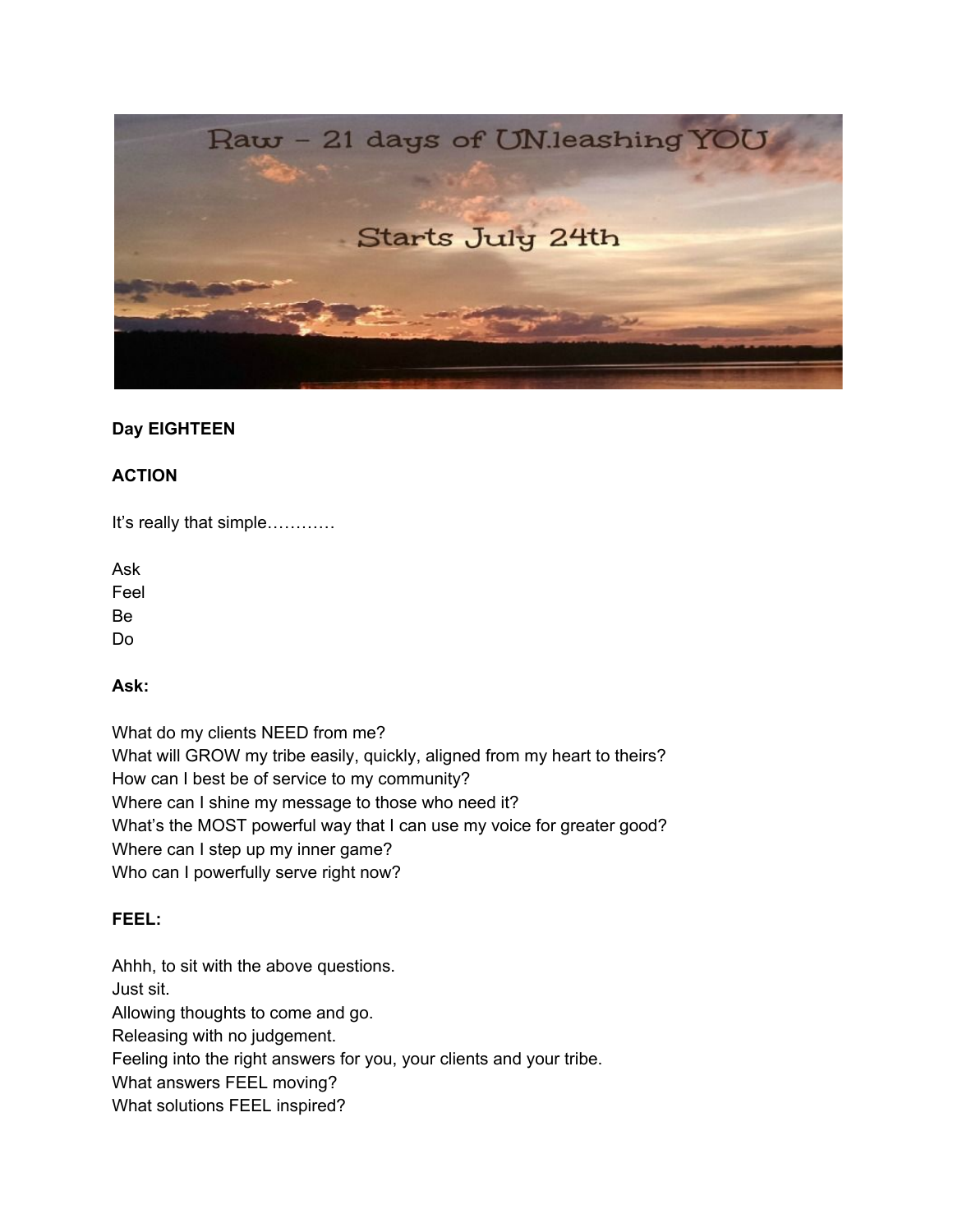What thoughts bubble up and make you want to jump into action? What other questions come to your heart? Do you feel resistance? Write about that too. Feel into why something may feel moving yet scary. Where oh where is ego playing with you? Unravel through your journaling and see what solutions and actions you FEEL absolutely delighted to do. Write about the actions you feel inspired to take but feel scary. How can you move through the fear and tell your ego to take a break for a bit?

### **BE:**

#### **Inner Game ON**

This is where you shine!

Who do you need to BE for your clients? Where do you need to BE for your community? Why is it so urgent for you to BE a leader for your tribe?

Words to explore in your journaling:

**Courageous** Brave Leader Truth teller Vulnerable Authentic Story telling Seeker Light holder Love Humor **Contagious** Ripple **Powerful Gentle** Honest UN-censored **Navigator** Edge **Cultivate**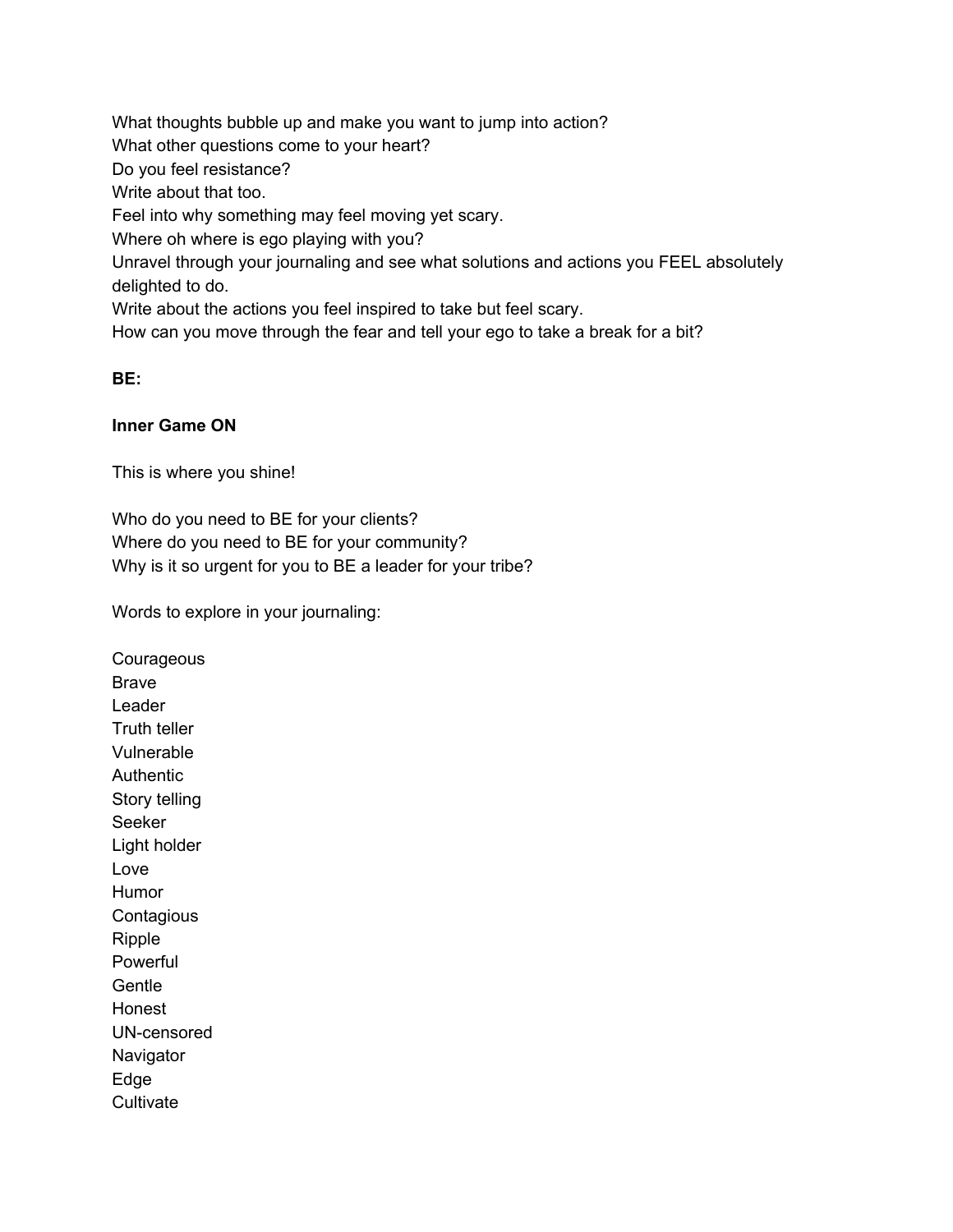**Create** Fear buster Path clearer **Culture** Illuminating Shadow Ego Reflecting **Projecting Simplified** Ease

WORDS speak volumes. They create their own energy and passage into a new found world.

You're creating a new world for your clients, customers, tribe, friends, partners and community.

HOW do you need to BE to create that ultimate vision?

What does that look like? What inner 'goodies' do you need to look at in your own world? Where do you need to shine a light on your own shadows? How can you continue to grow inside and show up outside to inspire others to take action?

# **DO:**

We've covered a lot above.

There will most likely be excavating of your soul as you uncover parts and pieces of yourself that you thought you had buried long ago or layed to rest.

It's all good!

We are all in different spaces in our journey. That is the beauty of where you are and whom you are destined to serve.

Once you feel like you have dug deep into your inner game from the questions above, I'd love to invite you to scribble, talk, video, audio, collage, create a game plan of what you can DO to show up in your business and life that will serve your tribe, your business and YOU!

What looks and feels great for action steps? What feels consistent? Where do you feel would be the best places to be? Why do these particular actions feel best to you?